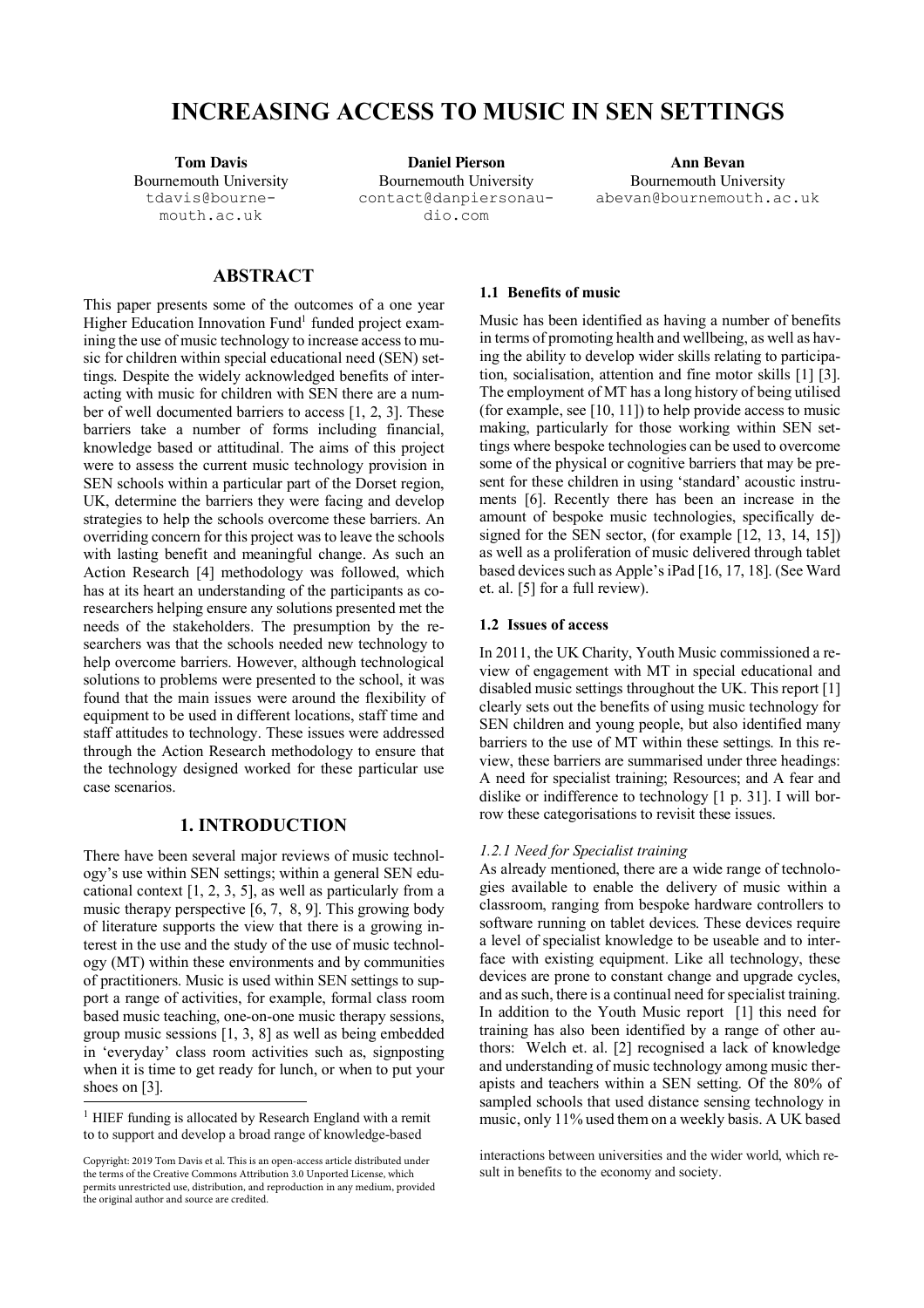survey of practice and attitudes to electronic technologies in clinical music therapy carried out by Magee [6] found that 65% of music therapists felt they had a lack of skills in using this type of equipment. This translated into the electronic technology equipment being 'in a box in a cupboard' [6 p.144]. A more recent study in 2012, by Hahna, Hadley, Miller and Bonaventura [19], surveyed 600 music therapists from the US, Australia, Canada and the UK. This found that 61% of respondents were self-taught, suggesting that more training was needed to make 'more technology accessible to a variety of learners' [19 p.456].

#### *1.2.2 Lack of Resources*

Lack of resources can be material in nature, for example, lack of physical technology; lack of funds to purchase technology; or it could be more intangible in nature. For example, lack of information about how to integrate the technology into the sessions; or simply lack of time to utilise the technology or learn about the technology. Findings from an international survey of music therapy practitioners by Hadley et. al. [20] reports on the barriers to entry as 'lack of money, lack of professional experience, lack of portability, lack of time to learn, limits of the facility, lack of interest, a belief that music technology is not appropriate to music therapy clinical work, or that music technology was not appropriate for their particular clientele' [20]. Farrimond et. al [1] identify barriers to MT provision around the area of cost of technology. They draw on Nagler [21] who found that the 'high cost of new equipment' was a barrier and Magee [6], who states that 40% of respondents to her survey of Music Therapists identify MT as being 'too expensive to buy' [6]. In more recent publications (2017) cost seems to be less of an issue, with a recent focus on tablet based interfaces [9, 3] suggesting that the relative affordability of tablet based applications for MT is increasing provision. Welch et. al. [3] suggest that 79% of schools have access to music through apps on tablets, with 65% having access to music software such as Garage band [16, 3, p. 9]. Despite the proliferation of tablet devices in schools and the availability of low cost or free apps, it is worth noting that tablet based activities are not suitable for all children, access to technology will vary with need, and bespoke technologies for MT can still be prohibitively expensive. (For example a new Soundbeam 6 [14] is around £2,500). The proliferation of available MT itself can become a barrier as Knight and Krout [9] note, the challenge that the sheer number of resources itself provides a challenge for the music therapist, in terms of knowing and evaluating which approach is best for their client [9].

#### *1.2.3 Fear, dislike or indifference of technology*

A fear, dislike or indifference of technology is Farrimond et. al.'s  $[1]$  3<sup>rd</sup> category. This is supported by statistics from Magee [6], showing that 18% of therapists stated that they did not like technology and 4% thought that music technology was not appropriate/relevant for the clients they were working with [6 p. 143]. The most recent PROMSIE report [3] does note some marked improvements in the sector in the use and uptake of music compared with the similar survey of 2011 [2]: 'with more musically qualified staffing, a broader range of resources for the music curriculum, more external organisations available to support music, increased use of music technology and improved music therapy provision' [3, p.3]. However, the report does not specifically identify the attitude of staff towards the technology but it seems hopeful that with increased availability of technology within schools that Farrimond et al's [1] prediction has come true that the 'apparent acceptance of conventional technology might positively influence any negative perceptions of music technology over time' [1, p.33] . Despite all the positive outcomes form the PROM-ISE report there is no data on the actual use of MT within schools, in fact the report states '[o]ne caveat to these details is the extent to which, notwithstanding availability, schools regularly use such devices. Some comments suggested that this was not always the case [3, p. 9]. This is a sentiment echoed by others, for example Hadley et. al. state '[d]espite the passage of time, these barriers are still the same as quoted in Magee (2006)' [20]. Despite the seven years passing since Farrimond et. al.'s [1] review and the increase in the availability of MT based solutions, there remains many barriers to entry to using these technologies in the classroom and within music therapy contexts. Issues seem to still be present regrading, ease of use, cost (for specific specialist equipment), and especially around training of how to operate and how to integrate technology into the class room environment.

#### **2. ACTION RESEARCH METHODOLOGY**

Action Research is presented in Reason and Bradbury's SAGE handbook of Action Research [4] as following the following working definition: 'Action research is a participatory process concerned with developing practical knowing in the pursuit of worthwhile human purposes. It seeks to bring together action and reflection, theory and practice, in participation with others, in the pursuit of practical solution to issues of pressing concern to people, and more general the flourishing of individual persons and their communities' [4, p. 4]. In contrast to conducting research on subjects as objects, Action Research is very much conducted with stakeholders as "co-researchers" [4, p. 9] and has a primary purpose to "produce practical knowledge that is useful to people in the everyday conduct of their lives" [4, p. 4].



**Figure 1.** Action-reflection cycle [24, p.57]

An Action Research based methodology is iterative in nature with most projects following a cyclical process of action and reflection based on Lewin's [22] theory of action as a spiral of steps involving planning, fact-finding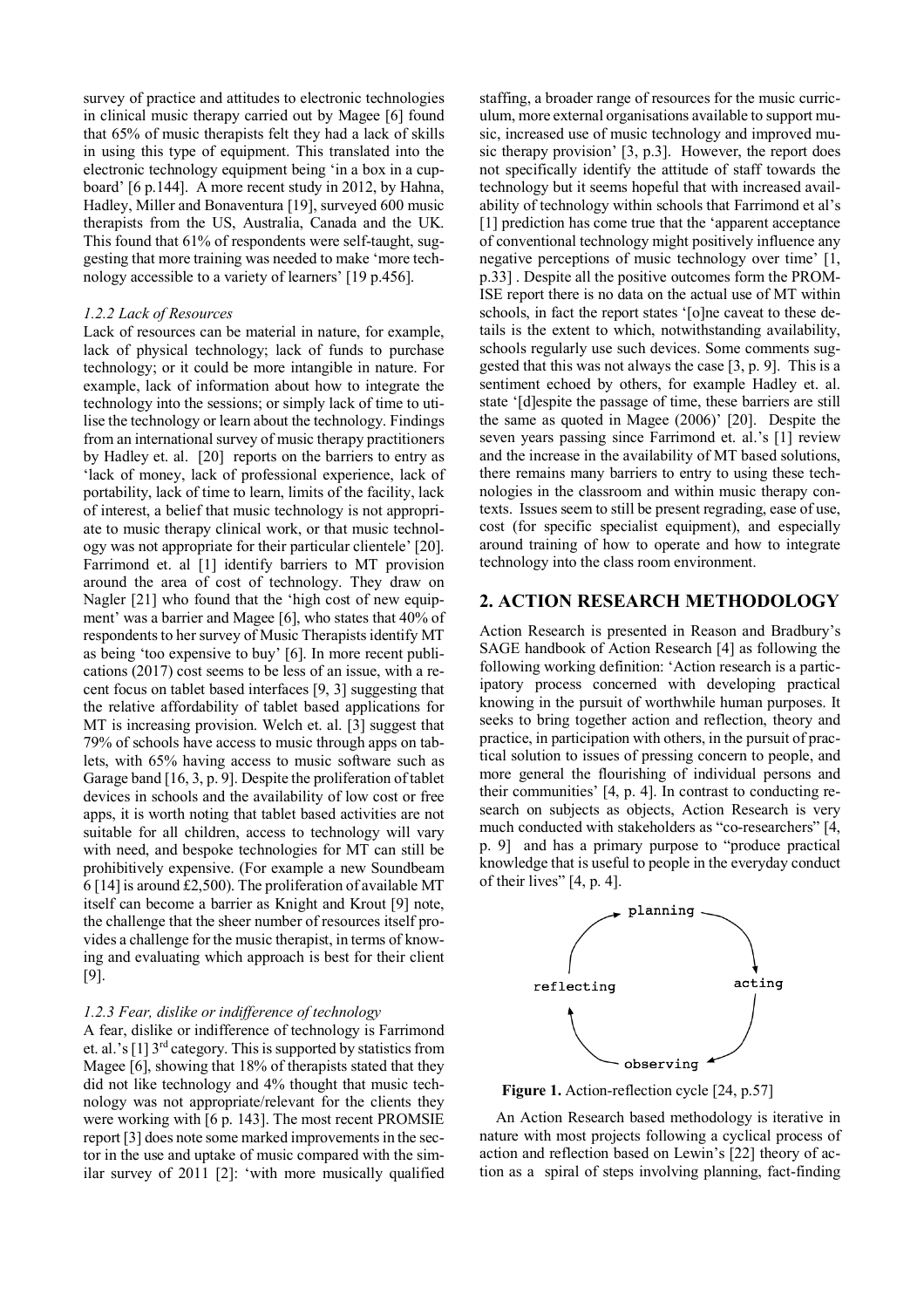and execution. Action Research's more recent models, such as that outlined by McNiff [23], describe a cycle of Planning, acting, observing, reflecting, planning.. etc. [23, p. 57].

Action Research was considered a suitable methodological approach for this project as its tenet of affecting change within a community aligns well with the ethos of this project to empower and leave a lasting beneficial change in communities. The spirit of working with participants as co-researchers also ties into ethical concerns relating to 'expert researchers' telling practitioners what to do. This is a particular concern when working with communities of marginalised voices such as the disabled. Since another aim of this project was to empower existing stakeholders and create a community of practice, it was very important that the stakeholders felt part of the research process and that their opinions were valued at least as highly as the researchers themselves. The Action Research cyclical process of observing, reflecting, planning etc. mirrors those found in participant design and as such helps ensure that any results from the project meet the needs of all the stakeholders involved.

# **3. CASE STUDY – SCHOOL A**

Access to local schools was facilitated through Coda. Coda is a local charity who states their objectives on their website as: 'Coda uses music as a tool for personal and social change. We love music and believe in its power to transform lives. Coda provides a place to learn, train and develop, and we offer help and support through participation and therapy' [24]. Coda were already facilitating some training based around the use of music technology within local schools. As an entry point to the project we were invited to give a short presentation about the project and its goals to representatives from a number of local SEN schools that had attended one of these training sessions. After this meeting an open call to partake in the project was sent out to all attendees at this session and two schools responded. The scope of this article is around the outcomes of working with one of these schools.

## **3.1 Data Gathering**

Data was primarily gathered through minutes of stakeholder meetings, open or semi-structured interviews and reflective writing by the researchers. Stake holder meetings were initially with AA, Pupil Technology and AAC lead - & BB, Head of lower school (ex music teacher), Tom Davis (TD), Lead Researcher and Daniel Pierson (DP) Research Assistant. Later meetings were generally with AA, TD & DP and a range of pupils from the school. There was also a project steering group consisting of TD, DP, Ann Bevan (AB) and Phil Hallet (PH) from Coda.

## **3.2 The School**

School A provides education for pupils who have severe, profound and multiple learning difficulties. The large majority of pupils have one or more additional needs, including autistic spectrum disorders, medical needs, sensory impairments and emotional, social and mental health difficulties. Ofsted school inspection report 2015. School A describe themselves in their literature as 'a specialist school for children and young people who have Complex Learning Difficulties or Disabilities' They have a wide range of pupils with a range of needs, but quite a large proportion with Profound Multiple Learning Difficulties, with an associated wide range of varied and complex needs.

#### **3.3 Current Music Provision**

It was evident from the first meeting with the stakeholders that there was a passion for music and a great desire to include more of it within the school. BB stated that up to recently (Academic Year 2015-16), they had had a dedicated music therapist, but due to funding constraints this was stopped. Also, "years ago" (no timescale given) they used to have a dedicated music teacher that retired and not replaced. Instead a decision was made that music would be delivered by the class teachers. Music is used in a lot of ways in the ordinary classes, from helping with routine through to teachers delivering music lessons. There was some feeling that the music provision by 'normal' class teachers was difficult as they may not be trained specialists in music. Music is also used to make everyday teaching more accessible. For example, if reading a story there are audio cues to engage the pupils and music is used in a lot of ways to facilitate their learning. Music is also used throughout the day to help structure activities, such as a song for putting on their shoes, getting ready for lunch etc. School A has some outside support in delivering music. Coda, a music charity comes into the school and runs weekly sessions with the pupils. This normally culminates in a performance or a project.

#### **3.4 Main barriers to access**

## *3.4.1 Staff Perspective*

Issues at School A still echo those outlined by Farrimond et al [1]: staff not musically trained; issues around asking non-musically trained staff to come up with a deliver music based activities and a fear and dislike of technology. For example, comments suggesting that the staff were scared of technology. Staff comments about the Soundbeam 2, a commonly used piece of equipment in the school; 'it's technology', ' it's big', 'there's a lot wires'; "Oh man, it's got more than 3 buttons" AA. An additional issue raised was the issue of tight time constraints for both teachers and support workers. 'It can't take something like 30 minutes to setup it needs to be plug and play … People struggle with time … So I think the impact is that it really has to be something that can used by everybody in the school and that every member of staff should be able to use without too much help' AA – Interview July 2017.

#### *3.4.2 Student Perspective*

The students at School A have a range of leaning difficulties often with combinations of issues. As identified at the first meeting the main barriers to access from student perspective were: difficulty physically accessing things; issues of motor control and lack of grip strength. Another issue identified was visual impairment (VI), not as a standalone condition but paired with other learning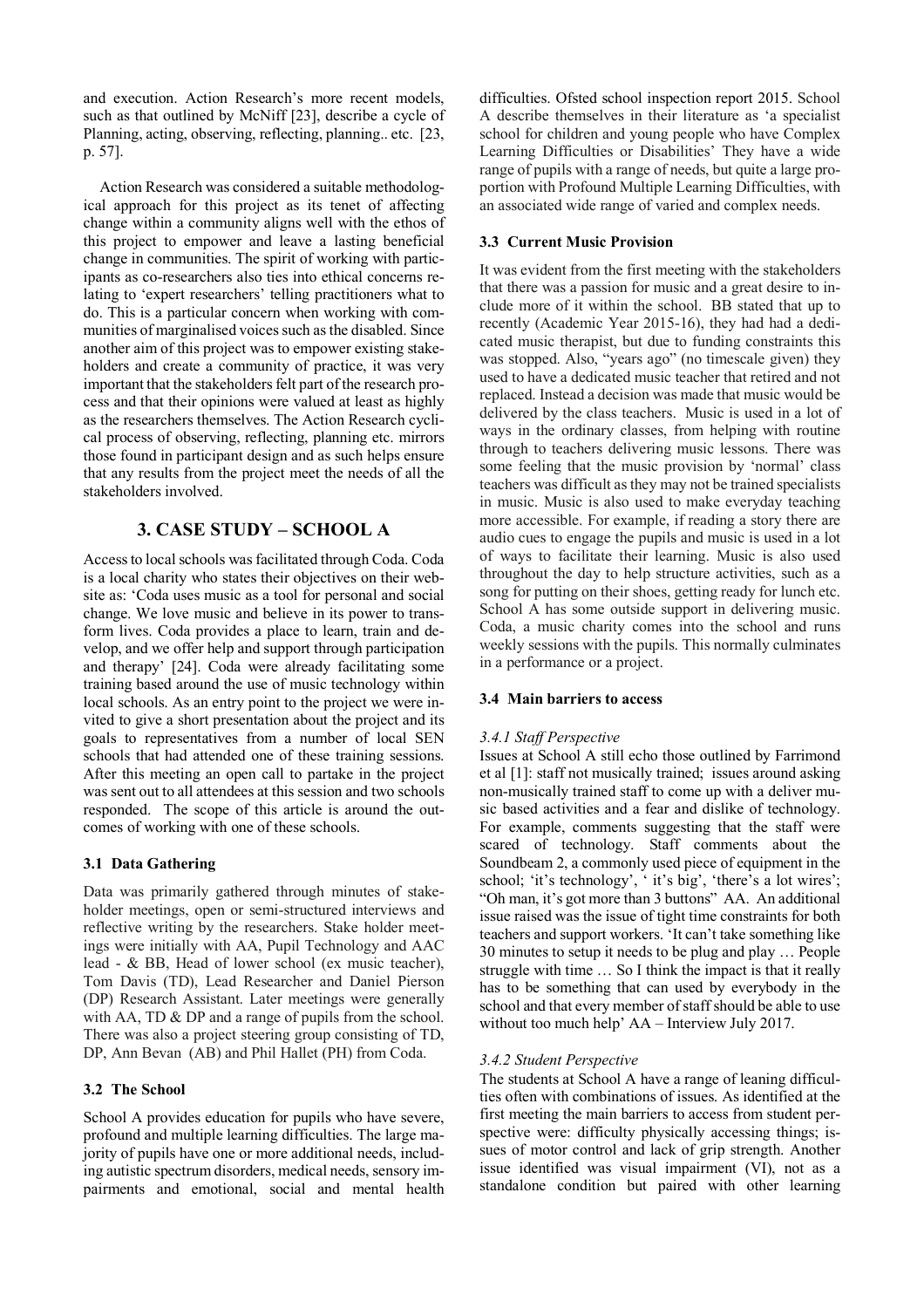difficulties and disabilities. Two pieces of equipment that were particularly identified as being preferred by the pupils were the resonance board (a sheet of wood slightly raised off the ground designed to resonate and amplify acoustic sound), and the OmiVista [25] (an interactive floor projection system).

#### *3.4.3 Outcomes of first stakeholder meeting*

As the majority of researchers on the project had a music technology background there was a tendency for the team to propose technical solutions to the perceived problems. An idea to come from the first meeting was that the researchers' thought that the school would benefit from the design and construction of an active vibro-tactile resonance board that could be linked to the OmiVista to make it more interactive. This idea was proposed to the stakeholders at the 2<sup>nd</sup> meeting. Issues that arose from this meeting were that the board needed to be easily accessible and easy to use. The school has a current vibro-tactile resonant board, but it is located in a sensory room and any sound has to go through a specific Hi-Fi. This presented a number of problems around accessibility. There is only one sensory room in the school and students are allocated time in there in relation to need. This means that not all pupils get access to this space. The board in there is also quite high off the ground which means that students have to be hoisted into position on the board. This takes time and some students are dependent on their wheelchairs and can't be hoisted. The board can only be used to play sounds through and isn't an interactive environment for the pupils to take part in. 'The challenges for the boards are that they need to be portable – i.e. so you can take them into as many lessons as possible. They need to be easy to use. They need to just plug them in and they work. They need to give good vibro-tactile feedback to the students – the students need to want to use them ..' (TD Reflective writing.)

|  |  | 3.5 Resonance Board Development |  |  |  |
|--|--|---------------------------------|--|--|--|
|--|--|---------------------------------|--|--|--|



**Figure 2.** Reckhorn BS-200 Body Shaker [26] mounted on small resonance board

Following the requirements outlined in the stakeholder meetings and subsequent interviews the team created a vibro-tactile resonance board that could be taken anywhere in the school.

This vibro-tactile resonance board consisted of a Reckhorn BS-200 Body Shaker [26], a low frequency transducer such as those used in gaming chairs, connected to a plywood board. The transducer was driven by a 100W amplifier and was positioned to try and create an even distribution of frequencies across the board. The transducer outputs as low as 5Hz but also produces vibrations in the audio range, meaning that you get a tactile as well as an audible output.



**Figure 3**. The larger resonance board.

Initially a small board was made (610mm by 1220 mm by 18mm). The board was raised off the floor with some pine runners and the transducer mounted underneath. Importantly this board was low enough and strong enough to support an electric wheelchair. This meant that if needed, students could access the board without needing to be removed from the wheelchairs. The tactile vibrations are strong enough to be felt through the chair, albeit in a reduced manner. The board went through a number of evaluation sessions with AA and a number of different pupils. A larger board was also created, (1220mm by 2240mm by 18mm) which was designed for larger/older pupils to lie down on. The larger board was also painted white to enable easy projection of the OmiVista [25] onto its surface. Also the amplifier on both models was swapped for a less powerful model [27] that was smaller and could be attached to the underside of the board. This meant that the board could be used just by plugging in anything that has a 3.5mm audio jack output and operated with one power switch.



**Figure 4.** Pupil using the resonance board with a Skoog [12].

#### **3.6 Evaluation of the Resonance Board**

Since most of the students that used the system could not verbalise, we relied very much on their careers' assessment of their level of engagement. However, as you can see from the examples below generally there was very positive feedback. So much so that students were foregoing their normal preferred instrument of choice, i.e. the guitar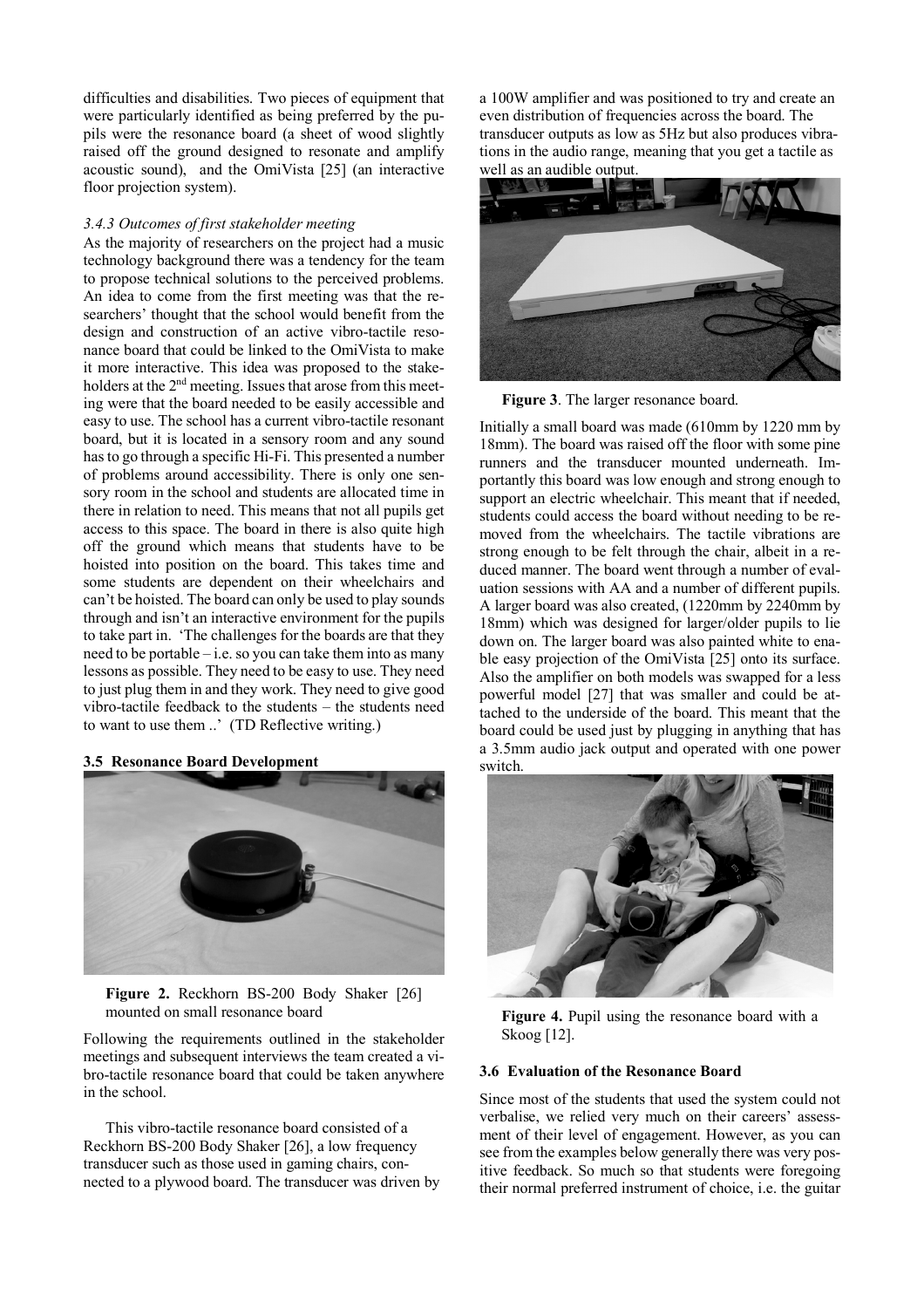in favour of the new system. The following two transcripts are just some of the examples that demonstrate evidence that the students had valuable interactions with the resonance board.

#### *3.6.1 Example 1*

Transcript with Pupil 1, AA and a Teaching Assistant (TA) – DP also in attendance.  $(5<sup>th</sup>$  May 2017). TA: Oh Hello , what is going on? AA: He is absolutely loving it. TA: You've got the piano? AA: Yes but it is much more than the normal piano because he has got the sensation as well. TA: Clever people. That's amazing. AA: He was lying really, really still and then moving. TA: Amazing! AA: It's awesome isn't it. TA: It really is.

#### *3.6.2 Example 2*

Pupil 2 using large resonance board wired up to the Omi-Vista. AA & DP in attendance 5th May 2017. AA then took a guitar from the shelf and put it near the pupil. He strummed the guitar only briefly before rolling away from the guitar onto the other side of the board. AA was surprised by this, saying "Wow, that's quite telling if the guitar doesn't get any attention!" This was a key moment as AA recalled it even after the session was over, saying "I'm amazed, because he always would go for the guitar". She explained that "If somebody walks into the room with a guitar he's like this-" motioning outstretched arms towards the guitar. AA: "I'm amazed because he will always go for the guitar and he just didn't. No, not interested in that thank you" (5th May video 2017).

## **3.7 Legacy of the project**

## *3.7.1 Lasting change.*

The funding period finished in July 2017 and the equipment was left with the school without any further follow up or support. Researchers returned to the school in January 2018, 7 months after the end of the project to see if there had been any lasting changes in the school . On arriving at the school, AA took TD up to the classroom to show the resonance board in use. In the interview that followed it transpired that the boards are being put to ongoing and continuous use. They have been used with a variety of existing equipment within the school including, the Beamz [13], the Skoog [12], microphones, and iPad apps. The school have gone as far as actually purchasing an additional Skoog [12] so that they have an extra one to use with the new board. The only continued barrier to access was with using it with the OmiVista [25]. The OmiVista itself still needed modification to work with board. (A side panel needed unscrewing to access the audio output). This was a barrier for the staff, and a health and safety concern for AA so the board was not being used in this way.

## *3.7.2 Use in the classroom*

On asking if the board had increased access to music for these students AH replied: "The context hasn't always been in the context of making music – but certainly they have been experiencing sound in a different way" (AA 19<sup>th</sup>) Jan. 2018). In general the board has increased access to experiencing sound for the children. The existing resonance board is too tricky to use. It is high up such that wheel chairs can't be put on it. The sound system in there is too complicated and there isn't as much vibration from the box itself. In contrast this solution 'everybody can use it. If you can plug in a pair of headphones you can use it.' AH 19th Jan 2018) Having a moveable board means that more children get access as it can be used not only in specific music lessons (these happen in the room with the large resonance board in which is not so portable) but rather in the standard classrooms. This means it can be used not just for the delivery of music but anytime that they use music/sound throughout the day, which adds enrichment to all sorts of activities.

#### *3.7.3 Results of training*

AA had recently run a training session with the board as part of an inset day to a large group of staff. Mostly, at the moment, staff are trying ideas suggested by AA, but there's a lot of interest and people are excited about using it. As AA states: 'I think the other thing is that after the training, people are more excited about it. Which means that if people are excited about something they want to do it. So it means that music happens. Where as before it might not have happened much. I think that that is a big difference actually. That people want to do it.' AA.

#### *3.7.4 Impact of small interventions*

I would like to share one event that demonstrates the amount of impact such a small change in providing access can have on a child and their careers experience in school. One child, with hearing impairment normally does not react in any way to sound. He cannot leave his wheel chair so cannot use the current resonance board setup in the sensory room.

"one of the teachers came up to me and said, we had an all tears moment. because one student doesn't normally react at all to music. And it was a really, really big reaction. but they were like, we were all crying. (Laughing) That's really, really, lovely. (AA, interview 19th Jan 2018) I've just seen photographs of the board session that made all the staff go all teary and I have to say, it nearly got me too!!! To see the reaction of someone with massive sensory impairment feeling the rhythm coming up through his wheelchair really is awesome. Unfortunately I cannot release any pictures of this specific student, but I can tell you that it put a massive lump in my throat. (AA email correspondence  $25<sup>th</sup>$  Jan 2018)

# **4. FINAL THOUGHTS**

This project shows that despite improvements documented in the literature, many SEN schools still have issues accessing music through technology. The main barriers are not to do with the technology itself but, rather, with their context of use. Difficulties arise with either a lack of knowledge of how to use the technology, either from a technological perspective (how do I turn it on?) or from a